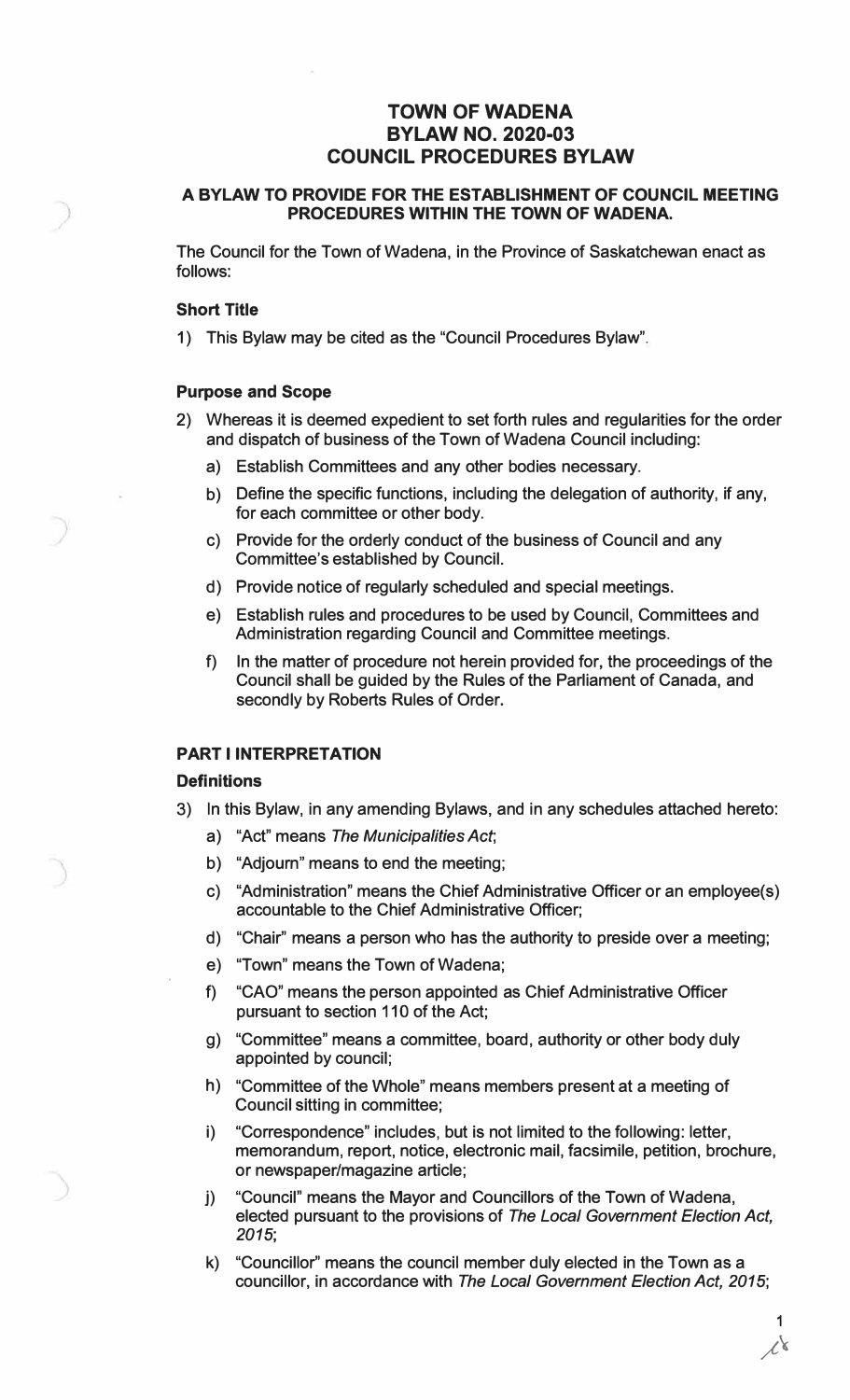- I) "Deputy Mayor" means the Councillor appointed as the Deputy Mayor pursuant to section 10 of this Bylaw;
- m) "Mayor'' means the council member duly elected in the town as the mayor, pursuant to the provisions of *The Local Government Election Act, 2015* and section 6 of this Bylaw;
- n) "Point of Order" means the raising of a question by a member, with the view of calling attention to any departure from the Procedures Bylaw or the customary modes or proceedings in debate, or in the conduct of the Council's business;
- o) "Point of Privilege" is the raising of a matter by a member which occurs while the council is in session, where:
	- i) the rights, privileges, decorum or dignity of the council collectively or the rights and privileges of a member individually have been affected;
	- ii) when a member believes that another member has spoken disrespectfully toward them or the council, or;
	- iii) when a member believes their comments have been misunderstood or misinterpreted by another member or members; or
	- iv) when a member believes that comments made by the member outside the Council Chamber have been misinterpreted or misunderstood by the Community, the public or the news media in order to clarify his or her positions;
- p) "Point of Procedure" means a question directed to the Chair to obtain information on a matter of parliamentary law or the rules of Council bearing on the business at hand, in order to assist a member to make an appropriate motion, raise a point of order, understand the parliamentary situation or the effect of a motion;
- q) "Public Hearing" means a meeting of council or that portion of a meeting of council which is convened to hear matters pursuant to:
	- **i)** *The Municipalities Act;*
	- ii) *The Planning and Development Act, 2007;*
	- iii) Any other Act; or
	- iv) A resolution or bylaw of council.
- r) "Resolution" means a formal decision by Council based on a motion, duly placed before a regularly scheduled Council Meeting or Special Council Meeting;
- s) "Special Meeting" means a meeting other than a regular scheduled meeting;
- t) "Quorum" is the majority of the members of council or committee pursuant to Section 98 in *The Municipalities Act.*

### **Schedules**

4) The Following schedule is attached to, and forms part of, this Bylaw: Schedule "A" - List of exemptions in Part 111 of *The Local Authority Freedom of Information and Protection of Privacy Act.*

### **PART II PROCEEDINGS OF COUNCIL**

# **Council**

- 5) Council is the governing body of the Town of Wadena and shall exercise the powers and carry out the duties prescribed by law.
- 6) Council shall consist of the Mayor and six (6) Councillors.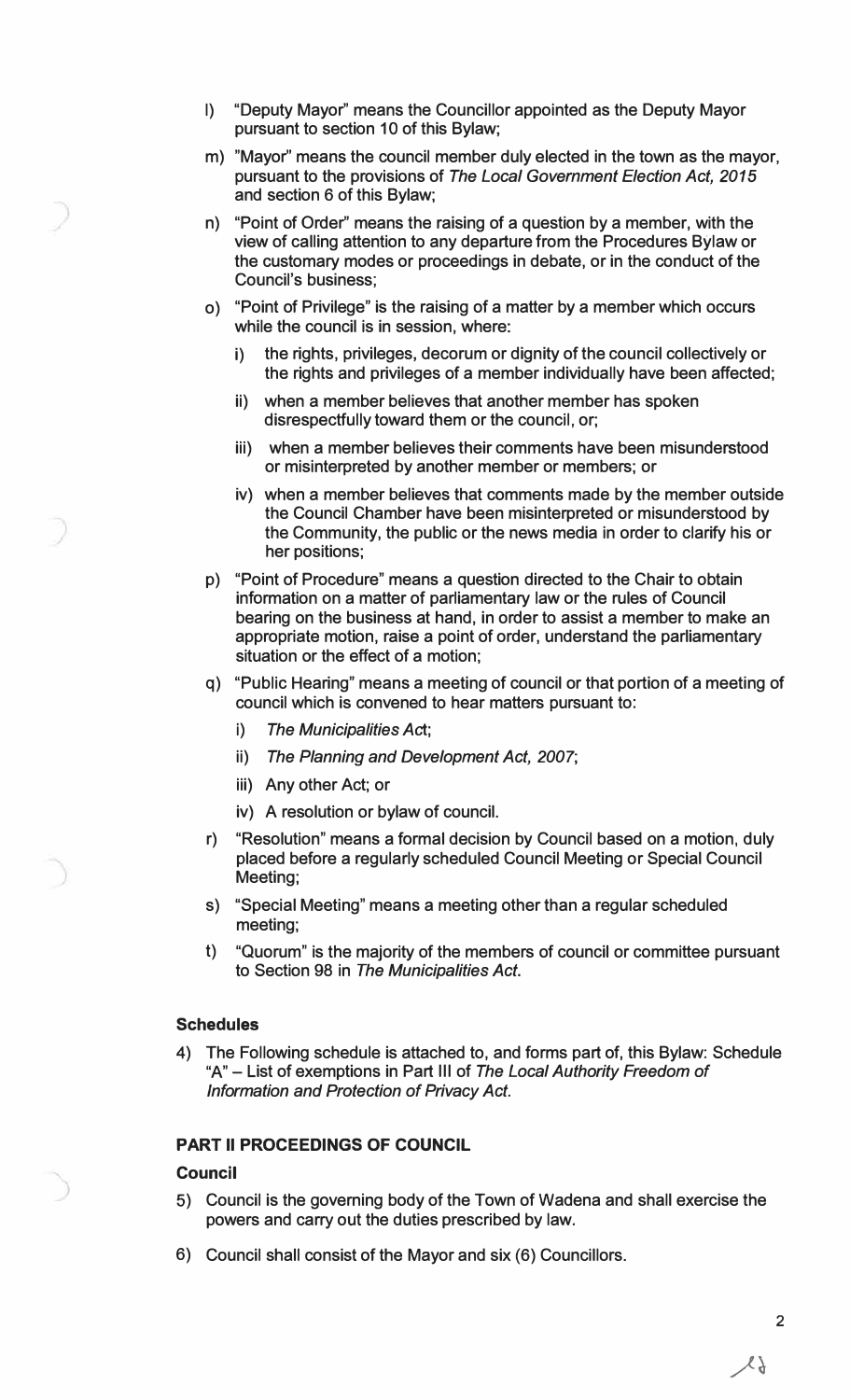7) Subject to any limitations prescribed by Section 127 of *The Municipalities Act,* Council may delegate or assign its powers and duties as it may be deemed advisable and in the public interest.

### **Mayor**

- 8) In addition to performing the duties of a Councillor, a Mayor has the following duties:
	- a) to preside when in attendance, at all meetings of Council unless another member of Council is required or permitted to preside pursuant to *The Municipalities Act* or other applicable law or the terms of this Bylaw;
	- b) to perform any other duty imposed on a Mayor by this or any other Act or bylaw or resolution.
- 9) The Mayor is a member of all boards and committees established by Council, unless Council provides otherwise.

### **Deputy Mayor**

- 10) Council shall, at its first meeting or as soon as possible thereafter and whenever the office becomes vacant, appoint a Councillor to be Deputy Mayor for a minimum of six (6) months. This shall be done at the first meeting after the annual election or as soon as conveniently possible.
	- a) A Deputy Mayor acts as Mayor if the Mayor is unable to perform the duties of the Mayor or the office of Mayor is vacant.
	- b) A Council may appoint an Acting Mayor if both the Mayor and Deputy Mayor are unable to perform their duties or both the office of Mayor and Deputy Mayor is vacant.

# **Persons allowed at the Table**

11) No person, except Council members, the CAO, the Administrative Assistant to the CAO, and other members of administration as authorized by the CAO are permitted to be seated at the council table during the sittings of the council.

### **Conduct of Public**

12) All persons in the public gallery at a council meeting shall:

- a) Refrain from addressing council or a member unless permitted to do so;
- b) Maintain quiet and order;
- c) Refrain from disturbing the proceedings by words, gestures or acting including applauding, displaying flags or similar material;
- d) Refrain from talking on cellular telephones;
- e) Refrain from making audio or video recordings of council proceedings; and
- f) Ensure that all electronic devices are silent and operated in such a manner that does not interfere with the meeting or with another person's ability to hear or view proceedings.

### **First Meeting**

- 13) The first meeting of Council shall be held on the first Monday immediately following a general election.
- 14) At the first meeting of Council:
	- a) every Council member shall take an official oath of office pursuant to Section 94 of the Act.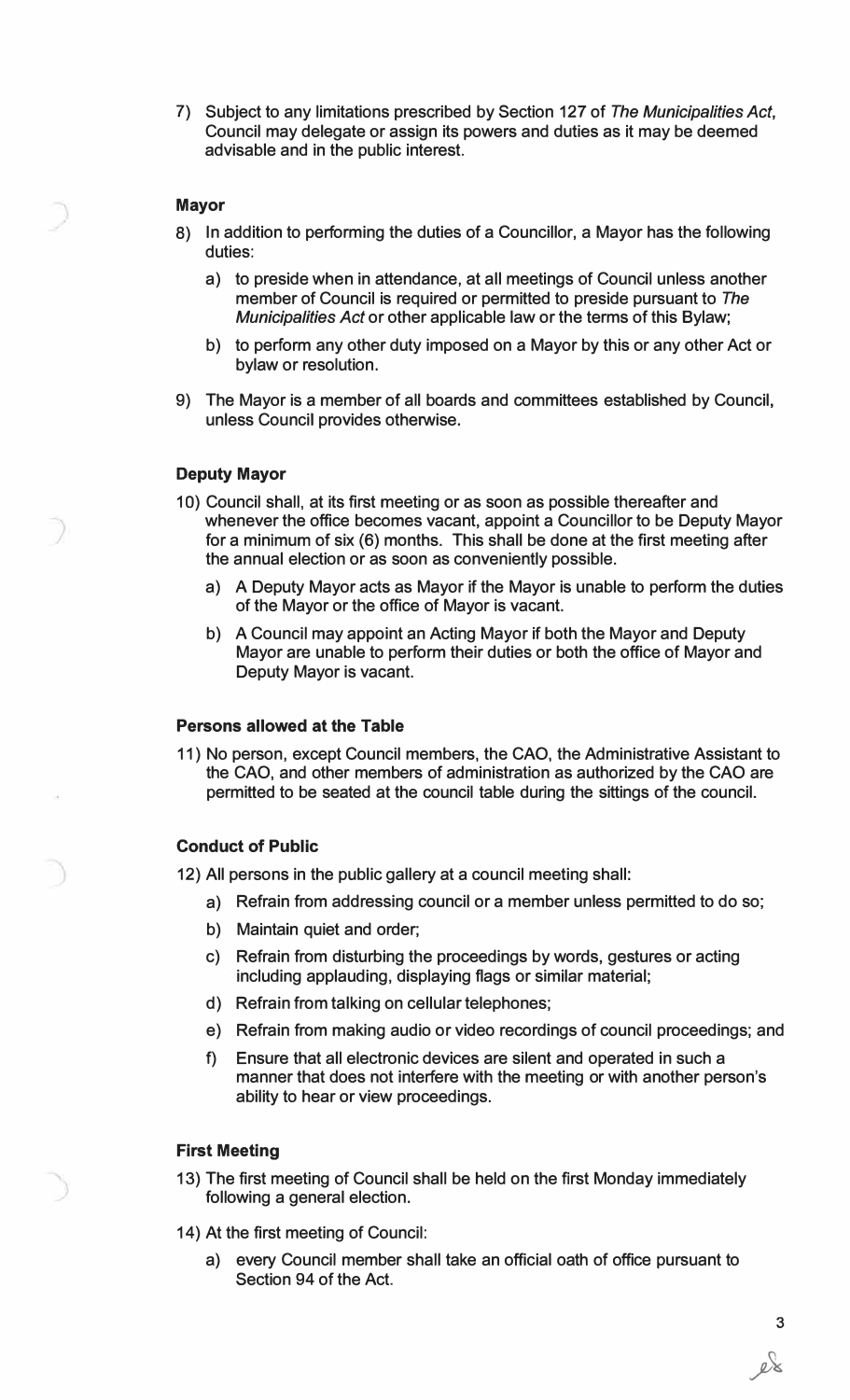- b) the past Mayor, or in the absence of the past Mayor, the CAO, will call the meeting to order; and
- c) the CAO will provide Council with a copy of the Declaration of Results with respect to the election.
- 15) All regular and committee of the whole meetings of the Town Council shall be held in the Council Chambers of the Town Office located at 102 Main Street North, Wadena, Saskatchewan commencing at 5 p.m.

#### **Regular meetings of Council and Committee of the Whole**

- 16) An annual schedule of all regular and committee of the whole meetings of Council shall be approved by resolution of Council no later than the last regular meeting in December of the preceding year.
	- a) Any Council meetings falling on Public Holidays shall be rescheduled to the next business day.
	- b) There will be only one (1) regular meeting of Council and Committee of the Whole in the following months: February, July, and August.
	- c) Every regular meeting of the council shall automatically adjourn at midnight, if in session at that time, unless otherwise determined by a vote of the majority of Council members present.
- 17) Council may by resolution:
	- a) alter the date, hour and/or place of any regular meeting of Council;
	- b) cancel any regular meeting of Council.

### **Special meetings of Council**

18) The Mayor may direct the CAO to call a special meeting of Council whenever:

- a) the Mayor deems it expedient and in the public interest to do so; or
- b) the Mayor is requested to do so in writing by a majority of Councillors.
- 19) Where a special meeting of Council is called:
	- a) all members of Council shall receive at least twenty-four (24) hours' notice provided or sent to the member by ordinary mail, telephone or voice mail, fax or email at the number or address specified by the member of the time and place of the meeting and, in general terms, the business to be transacted at the meeting;
	- b) the CAO shall post notice of the time and place of meeting at the Town Office at least twenty-four (24) hours prior to the meeting and shall describe, in general terms, the business being transacted.
- 20) The Mayor may direct the CAO to call a special meeting of Council on less than twenty-four (24) hours-notice and without posting notice at the Town office provided that, immediately prior to the beginning of the special meeting, all members of Council unanimously agree to do so.
- 21) In case of the absence of the Mayor and the Deputy Mayor, a special meeting shall be called at any time by the CAO upon a requisition to him/her signed by a majority of the members of Council.
- 22) No business, other than that stated in the notice, shall be transacted at any special meeting of Council unless:
	- a) all members of Council are present at the meeting; and
	- b) all members of Council unanimously resolve to do so.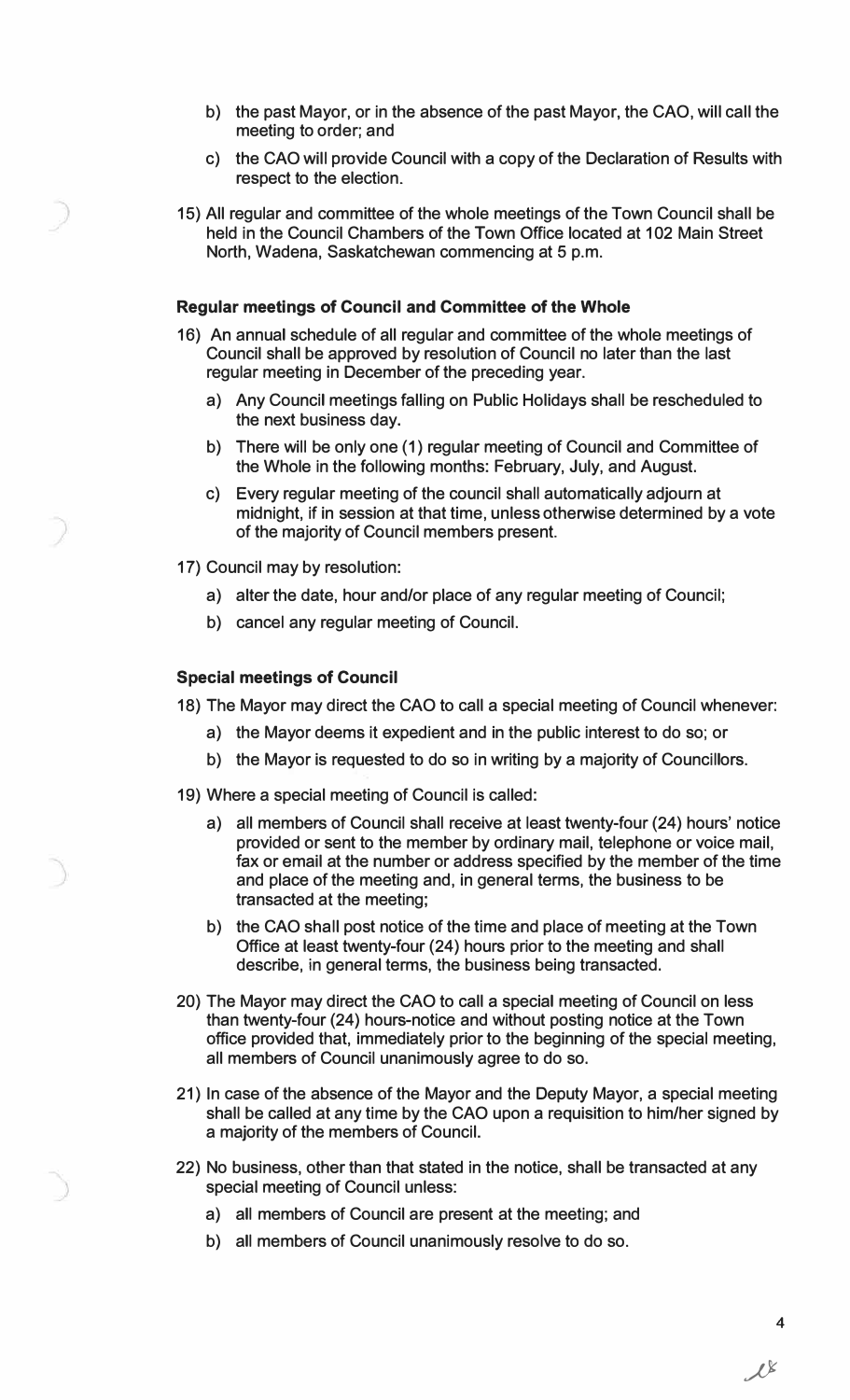#### **Meetings of Council to be in public, exceptions**

23) Subject to the specific provisions of this Bylaw, all meetings of Council shall be open to the public and every member of the public shall have the right to be present during all Regular and Committee of the Whole Council meetings unless that person has been expelled for improper conduct.

Any member of the public who conducts himself/herself improperly while in the Council Chambers, and therein disturbs the proceedings of Council by words or actions and who, when so requested by the presiding Chair, refuses to end such improper conduct or to leave the Council Chamber if so requested, shall be guilty of an offence and liable on summary conviction to the penalties provided in the General Penalty Bylaw No. 2011-06 of the Town of Wadena.

- 24) No act or proceeding of Council is effective unless it is authorized or adopted at a meeting of Council, which is open to the public.
- **25)** Council may, by resolution, close part of a meeting to the public by going In Camera to discuss a matter which is listed in Part Ill of *The Local Authority Freedom of Information and Protection of Privacy Act.*
- 26) Where Council resolves to go In-Camera, all persons shall be excluded from the meeting except:
	- a) the members of Council;
	- b) the CAO and such other members of Administration as the members of Council may deem appropriate;
	- c) such members of the public as may be allowed to attend as per the Chair.
- **27)** Where Council resolves to go In-Camera, in addition to the resolution to do so, the CAO shall record in the minutes the following:
	- a) the time the In-Camera portion of the meeting commenced and concluded;
	- b) the names of the parties present;

### **Long range or strategic planning meetings**

- **28)** Council may meet for the purposes of long-range or strategic planning and such meetings shall be closed to the public.
- **29)** No business may be transacted at a meeting referred to in subsection **(28).**
- 30) No minutes or record of proceedings shall be kept with respect to a meeting referred to in subsection **(28).**

#### **Meeting through Electronic Means**

- **31)** One or more members of Council may participate in a council meeting by means of a telephonic, electronic, the internet or other communication facility if:
	- a) the members of Council provide the CAO with at least two **(2)** business days' notice of their intent to participate in this manner;
	- b) notice of the meeting is given to the public, including the way in which the meeting is to be conducted;
	- c) the facilities enable the public to at least listen to the meeting at a place specified in that notice and the CAO attends that place; and
	- d) the facilities permit all participants to communicate adequately with each other during the Council meeting.
- 32) Members participating in a Council meeting held by means of a communication facility are deemed to be present at the Council meeting.

**5**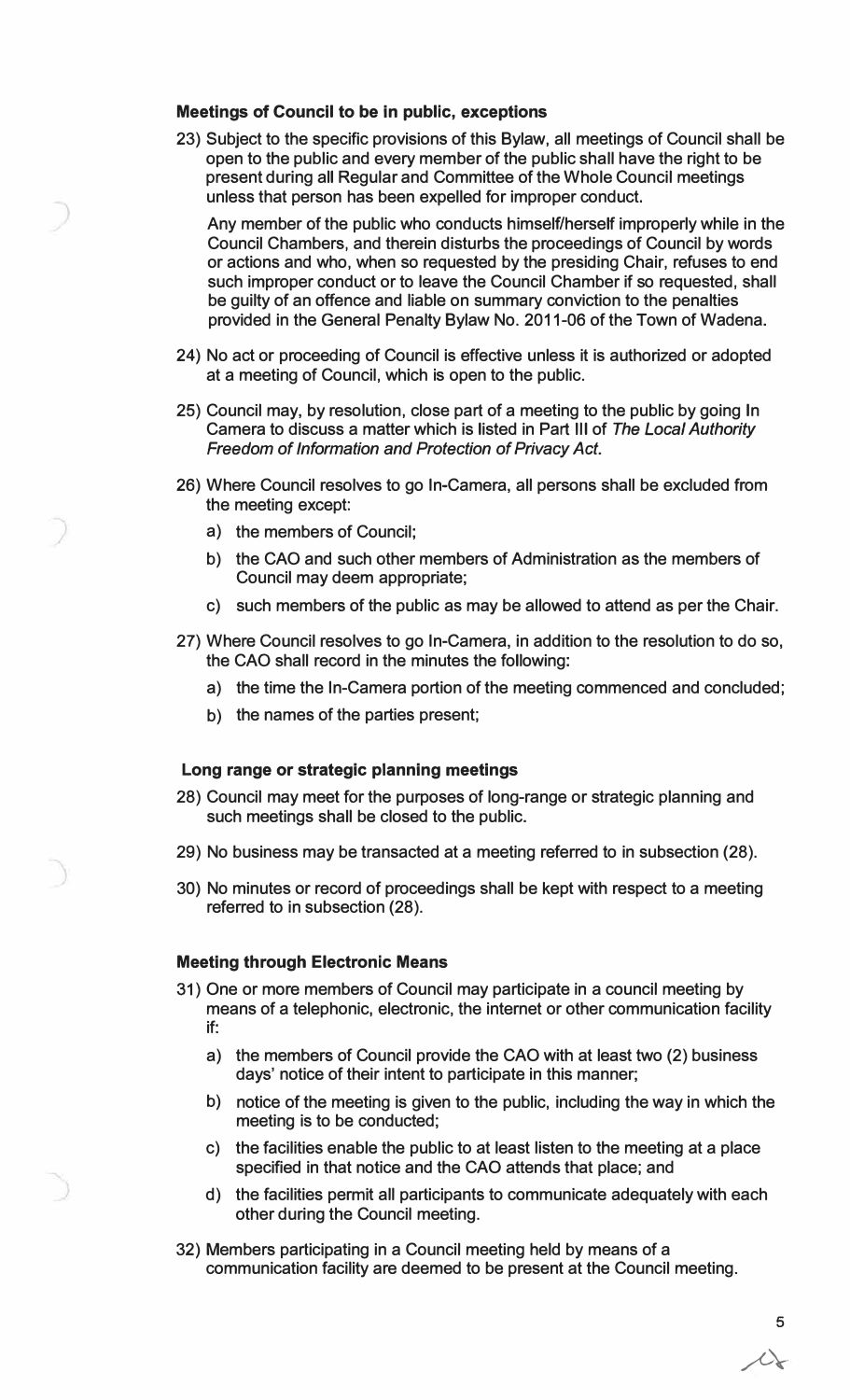### **Regular Meeting Order of Business & Agendas**

33) The order of business for every regular meeting of Council shall be as follows:

- Call to order/Adoption of Agenda Adoption of minutes Public Hearings/Delegations **Correspondence** Committee Minutes/Reports Committee of the Whole CAO and Administration Reports **Finance** Budgetary Control Report (Monthly) Accounts Payable Cheque Registry Bank Reconciliation (Monthly) Reserves Status (Quarterly) **Motions** Bylaws New Business/Discussion Items In-Camera Items Adjournment
- 34) The business of Council shall be taken up in the order in which it stands on the agenda unless otherwise determined by the Mayor and consensus from Council.
- 35) The CAO shall prepare the agenda for every regular meeting of Council in accordance with the order of business set forth in sub-section (33).
- 36) The CAO shall ensure copies of the agenda, plus Council Package, are distributed to each member of Council and Town Administration at least seventy-two (72) hours preceding the meeting of Council for which it was prepared.
- 37) The CAO shall ensure that the agenda is made available to the public upon the meeting being called to order and posted on the Town website the next working day.

### **Submission to Council**

- 38) Subject to other provisions of this Bylaw, all communication, petitions, reports or other written applications shall be received by the CAO at or before 12:00 noon on Wednesday in the week preceding the meeting of Council in order to be included in the Council Package.
- 39) The CAO is empowered to accept items of an emergency nature after the closing time for accepting such submissions and to include them on an original or revised agenda, if they are of the opinion that such items require the immediate attention of Council.
- 40) No communications or petition shall be placed on the agenda of Council or considered by Committee of the Whole where:
	- a) the communication does not identify or provide any means of contacting the author;
	- b) with respect to communication, the purpose of which is to request an opportunity for a delegation be heard, does not contain a description of the issue or issues to be addressed by the delegation, together with a summary of the action or actions to be requested of Council by the delegation;
	- c) the communication or petition contains offensive or disparaging remarks respecting the Town of Wadena, Council, any member of Council, any civic official, or any other person;

6  $\lambda$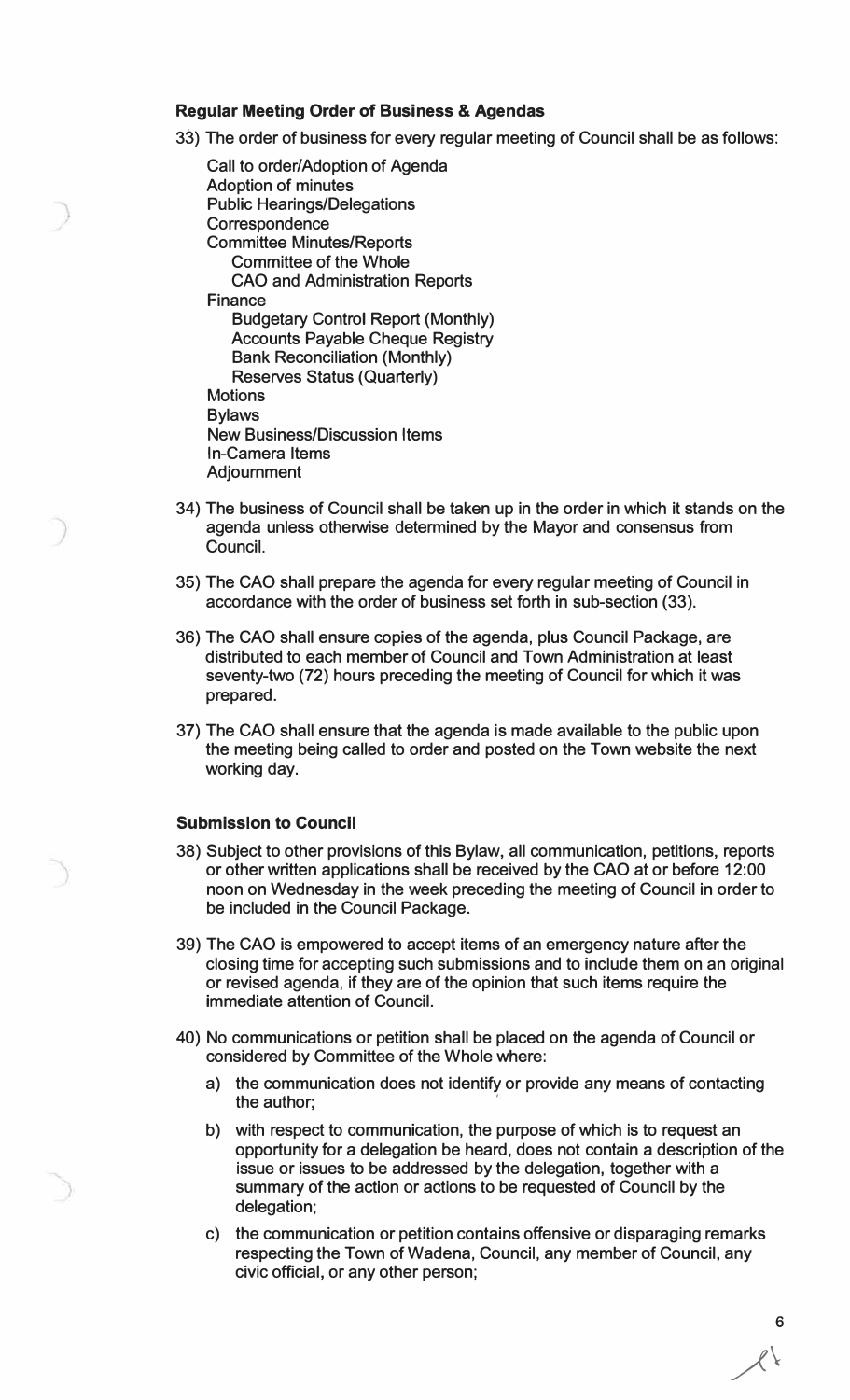- d) the communication or petition is merely for the purpose of providing information without seeking action of Council, in which case, such communication shall be provided by the CAO to members of Council for their information.
- 41) Subject to the requirements of the Act or any other applicable law, the CAO may delay placing a petition on the agenda of Council for the purpose of determining the sufficiency of that petition.

### **Delegations**

- 42) Delegations wishing to appear before Council shall make application to the CAO no later than 12:00 noon on Wednesday in the week preceding the meeting of Council at which such delegation wishes to appear. The applicant must fill out a Presentation to Council form outlining what the delegation wishes to discuss.
- 43) Spokesperson for any one delegation shall be limited to one, except where Council otherwise permits, and the total time allowed for any one delegation to make its presentation shall be not more than five minutes, except where Council otherwise permits by majority consensus. The delegation shall be permitted a reasonable time to reply to any questions or concerns raised following the presentation.
- 44) The CAO may refuse to place any request to speak on the agenda of Council if the applicant does not fill out and present to the sole satisfaction of the Administration within the time frame identified in section (42).

### **Call to Order**

- 45) All meetings of Council shall be called to Order when a majority of the members of Council are present at the hour appointed for that meeting by:
	- a) The Mayor; or
	- b) Presiding Chair.

#### **Quorum**

- 46) Except as required by the Act or other applicable law, the quorum of Council or Committee of the Whole shall be a majority of the members of Council.
- 47) No act or proceeding of Council or Committee of the Whole is valid if it is adopted at any meeting at which a quorum is not present.

### **Absence of Quorum**

- 48) Unless a majority of members of Council are present within fifteen (15) minutes of the hour appointed for that meeting, the meeting shall stand adjourned until the next regular meeting of Council, unless a special meeting is called in the interim.
- 49) In the event of an absence of quorum, the CAO shall record the names of the members present and the fact that the meeting stood adjourned for want of quorum.

#### **Council proceedings and voting**

50) All questions, matters and proceedings properly before Council shall be decided by resolution of members of Council then present.

7  $l\ell$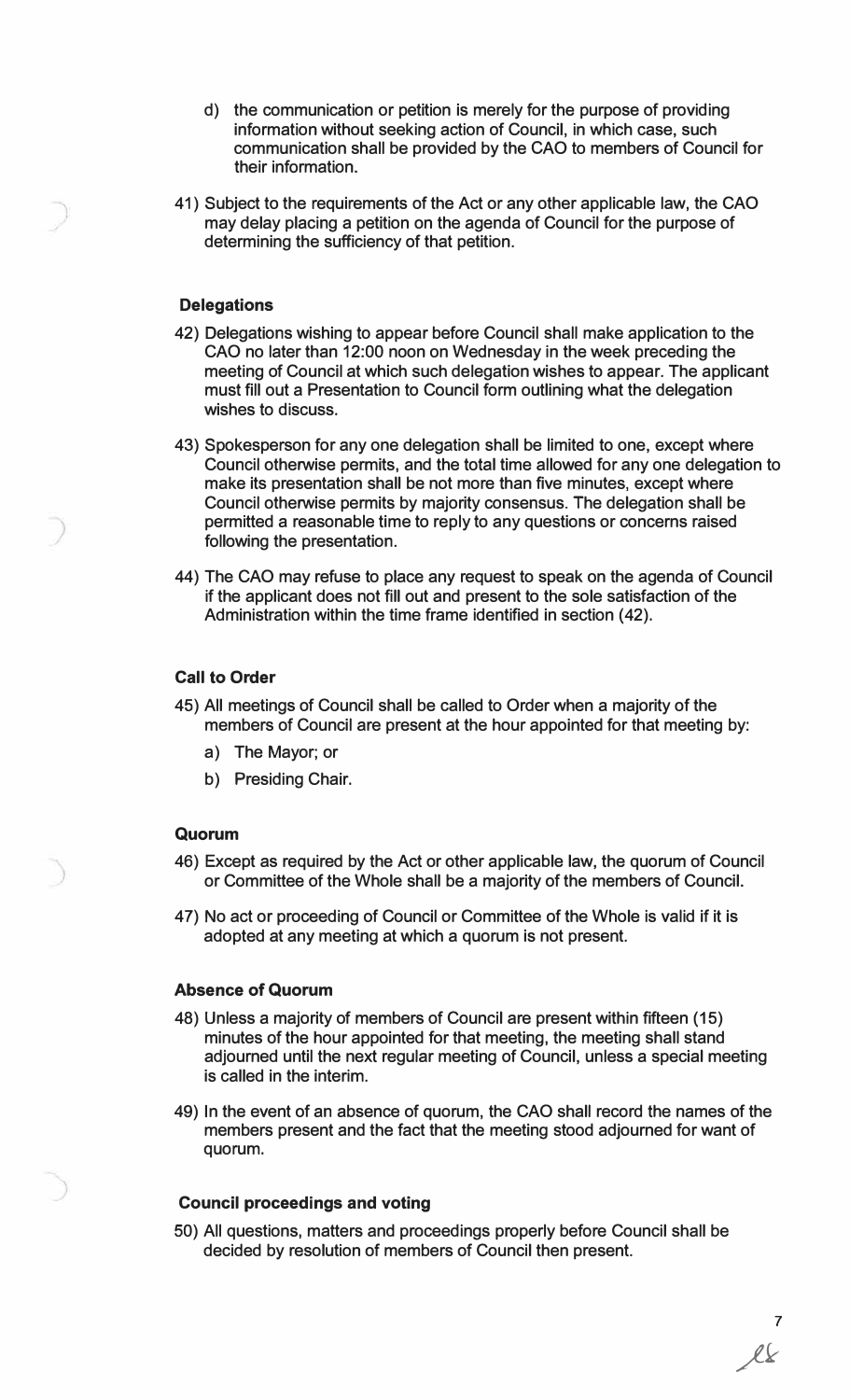- 51) All members of Council present shall vote on all matters properly before Council, unless the member is required or permitted to abstain from voting pursuant to the Act or any other applicable law.
- 52) If a member of Council has a conflict of interest the member shall disclose the conflict of interest and leave the meeting. The CAO shall ensure to record in the minutes, the members name, and general nature of conflict and time the member exits and returns to the meeting.
- 53) If a member abstains from voting on a matter, for which that member is not required or permitted to abstain from voting, the member shall be deemed to have voted in the negative.
- 54) If there are an equal number of votes for and against a resolution or bylaw, the resolution or bylaw shall be defeated.
- 55) The Mayor shall cite the rules or authority applicable to the rulings from the chair if requested to do so.

### **Member's privilege, re: speaking**

- 56) Subject only to the limitations set forth in this Bylaw, all members of Council shall have the privilege of speaking to any issue properly before Council.
- 57) No member of council shall speak:
	- a) Except when called upon to do so by the presiding chair, other than for the purpose of raising a point of order or question or privilege;
	- b) Respecting a matter other than the matter or questions properly before Council.

### **Recorded Vote**

- 58) Prior to the question being put to Council on a matter, any member of Council may request that the vote on that matter be recorded.
- 59) In the event a member of Council requests that the matter be recorded:
	- a) the presiding chair shall, following the question being put, state the name of each member voting for, and each member voting against, the matter; and
	- b) the CAO shall record in the minutes the names of each member present and whether each member voted for or against the matter.

#### **Preservation of Order**

- 60) The presiding chair shall preserve order and decorum during all meetings of Council and, subject to any appeal to Council, shall decide all questions of Order or points of privilege.
- 61) No member of Council shall:
	- a) Interrupt another member while speaking, except to raise a point of order or question or privilege;
	- b) Debate any previous vote of Council, except for purposes of moving that such vote be amended, rescinded or reconsidered in accordance with this Bylaw;
	- c) Speak disrespectfully to anyone;
	- d) Resist the rule or disobey the decision of the presiding chair respecting any question or order or procedure of Council.

**8**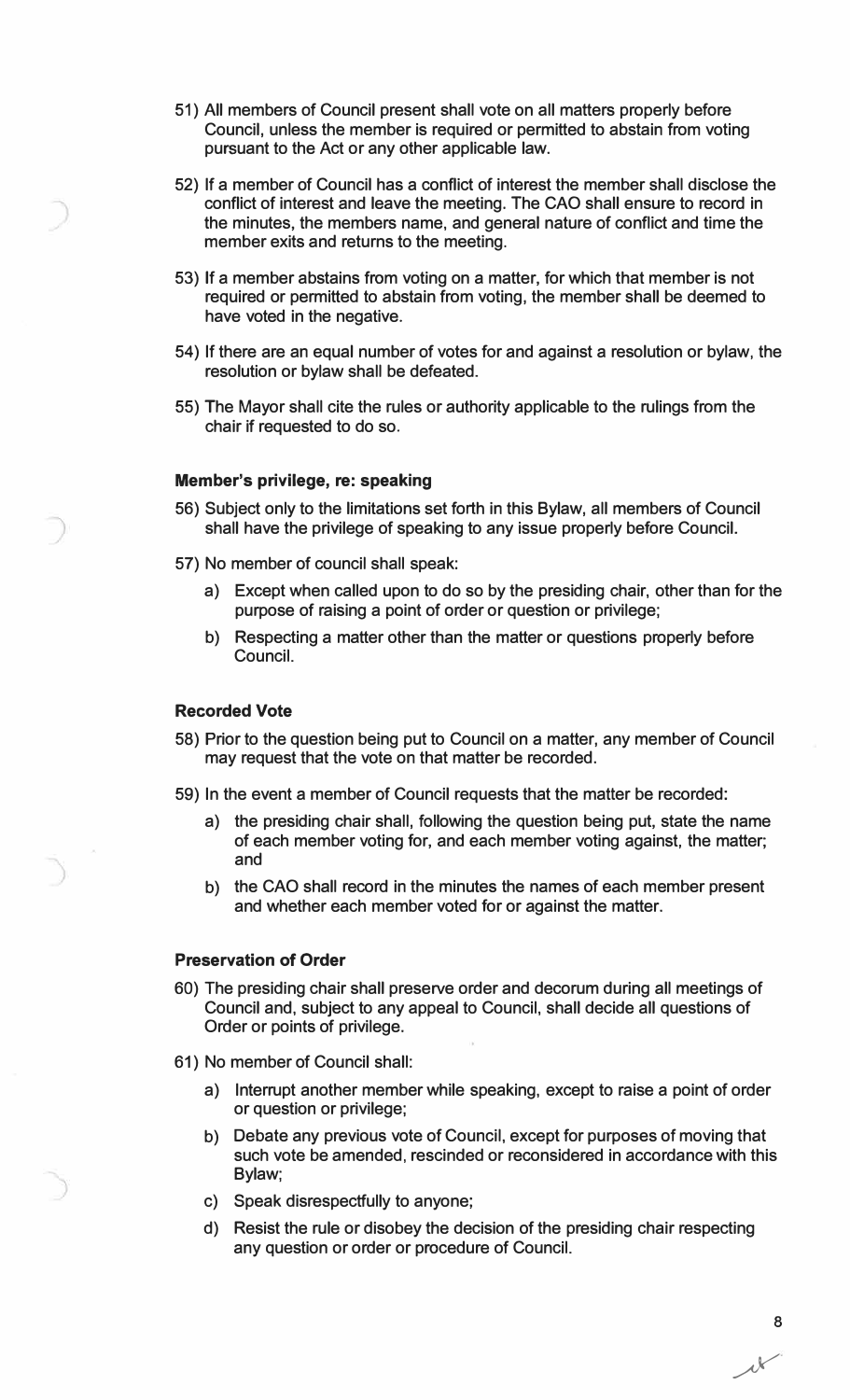- 62) In the event a member of Council refuses to leave his/her seat when ordered to do so by the presiding chair of the meeting·shall be temporarily adjourned until:
	- a) The member apologized to Council for his/her conduct and is permitted to retake his/her seat;
	- b) The member voluntarily leaves his/her seat or is removed by an officer and order is restored.
- 63) A member that has been ordered to leave his/her seat by the presiding chair may request permission to retake his/her seat during the remaining part of that meeting and may do so, by resolution of the remaining members of Council.

### **Matters of Order and Privilege**

- 64) Any member of Council may raise their hand on a point of order or a question or privilege and, when he/she does so, if the debate is in progress, it shall be suspended., and the speaker shall wait until the point of order or question of privilege is settled.
- 65) The person raising their hand on the point of order or question of privilege shall state the point of Order or question of privilege without unnecessary comment.
- 66) The decision of the presiding chair shall stand unless reversed by a vote of a majority of members present.
- 67) Any member of Council may appeal the decision of the presiding chair to a vote of a majority of members present, which decision shall be final and binding.

### **Motions**

- 68) No notice need be given of any motion made before the Council, unless required by any Act.
- 69) A motion shall express fully and clearly the intent of the decision to be made.
- 70) A motion shall not be considered until it has been moved and has been seconded.
- 71) Any member of Council may, at any point in the debate, request that the motion under debate be read by the presiding chair.
- 72) When a motion is under debate no other motion may be made, except a motion to:
	- a) amend motion;
	- b) postpone a motion to a fixed date;
	- c) request that additional information be obtained.

### **Motion to Amendments**

73) Any motion may be amended to:

- a) add words within the motion;
- b) delete words within the motion; or
- c) change a word or words within the motion.
- 74) The amending motion must be:
	- a) relevant to the main motion;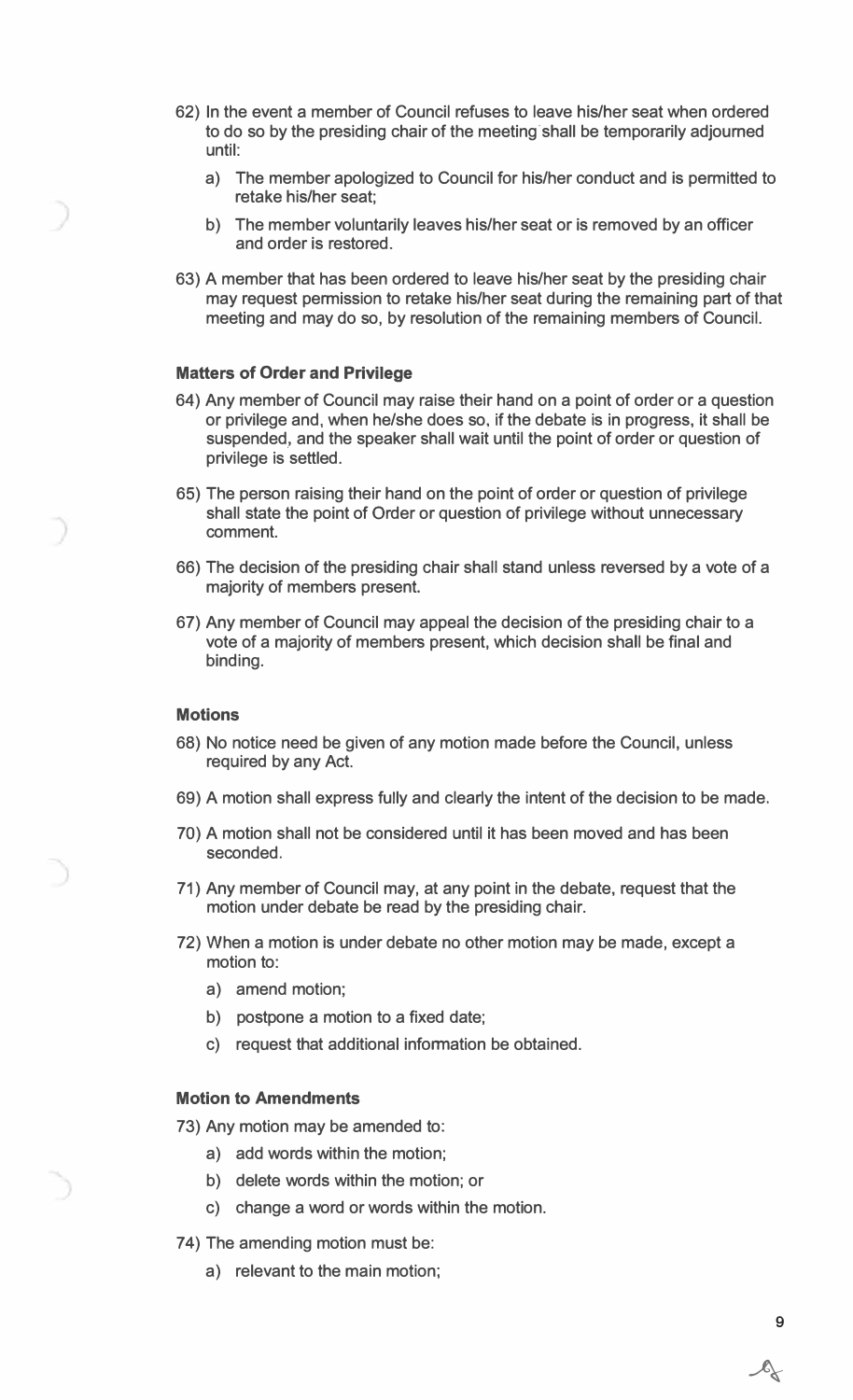- b) made while the main motion is under consideration; and
- c) consistent with the principle embodied in the main motion.
- 75) An amended motion may also be amended.
- 76) No amendments shall be made to the following motions:
	- a) a motion to adjourn;
	- b) a motion to defer to a fixed date, except as to the date; and
	- c) a motion requesting that a motion be put to a vote.

### **Reconsideration of a Motion**

- 77) No motion once passed by Council, shall be subject to reconsideration except in accordance with this section.
- 78) Any motion may be reconsidered by Council if a change has occurred in any material fact relied upon by Council in deciding or in the event new information is made available to members of Council, which was not available at the time of Council's decision.
- 79) After a motion has been passed, any member in the majority may give notice in writing to the CAO within twenty-four (24) hours of his/her desire to bring a motion of reconsideration before Council.
- 80) In the event the CAO receives a notice pursuant to subsection (79), the CAO shall promptly notify the Council and no action shall be taken to carry into effect the main motion until after the motion of reconsideration has been decided by Council.
- 81) At the next regular meeting of Council, the main motion shall be placed before members of Council, together with the member's motion for reconsideration of that motion in question.
- 82) During debate on a motion for reconsideration, no debate shall be allowed with respect to the main motion unless and until Council resolves to reconsider the matter, except for the purpose of the mover of the motion giving his/her reasons for bringing the motion.

### **PART Ill COMMITTEE OF THE WHOLE**

#### **Proceedings of Committee of the Whole**

- 83) Council members will alternate chairing Committee of the Whole meetings with a rotating chair list being established by the Mayor.
- 84) The order of business for every Committee of Whole meeting shall be as follows:

Call to Order Delegations/Public Hearing Reports from Administration **CAO**  Administration Outside Sources Council Members Round Table Discussion In-Camera Items Adjourn

- 85) The rules of procedure provided for in Part Ill of this Bylaw respecting the proceeding of Council shall apply to the proceedings of Committee of the Whole, except for the following:
	- a) No motions can be passed or adopted;

**10**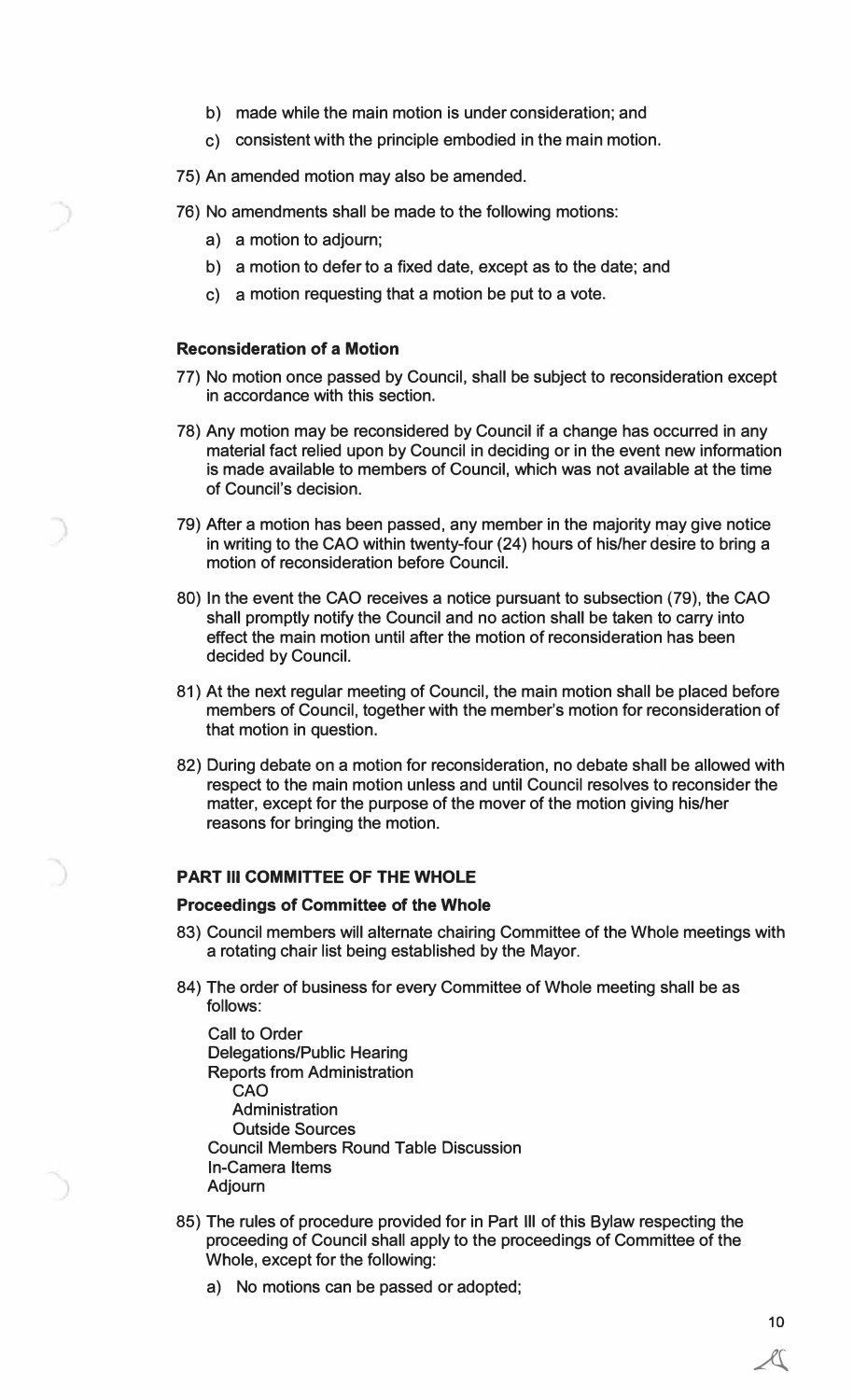b) That a motion for an adjournment is not required.

### **PART IV PROCEDURE RESPECTING BYLAWS**

### **Introduction of a bylaw**

- 86) Every proposed bylaw must have three (3) distinct and separate readings.
- 87) A proposed bylaw must not have more than two (2) readings at a Council meeting unless the members present unanimously agree to consider third reading.
- 88) Only the title and bylaw number need to be read at each reading of the bylaw.
- 89) Each member present at the meeting where a bylaw is being considered must have been given or had the opportunity to review the full text and any amendments prior to the vote.
- 90) When a bylaw has been given three (3) readings by council it:
	- a) Becomes a municipal enactment of the municipality; and
	- b) Is effective immediately unless the bylaw or an applicable provincial statute provides otherwise.
- 91) The CAO shall be empowered to correct and typographical error that may not have been corrected at the time of submission to Council and the bylaw shall have the same status as if Council had corrected same.
- 92) After passage, every bylaw shall be signed by the Mayor and CAO, pursuant to the Act and marked with the corporate seal of the municipality.

### **PART V COUNCIL MEMBER BOARDS AND COMMITTEES**

### **Council Member Boards and Committee appointments**

- 93) Council Member Boards and Committees shall be appointed by the Mayor and approved by resolution of Council.
- 94) Subject to any specific powers, duties and authority which may be delegated by bylaw or resolution of Council, no decision, recommendation or resolution of a board or committee established shall be effective unless specifically adopted by resolution of Council.

### **PART VI MISCELLANEOUS**

#### **Bylaw Repealed**

95) Bylaw No. 05-2017 is hereby repealed.

#### **Coming into Force**

96) This Bylaw shall come into force and effect on the day of final passing by Town Council.

Read a 1**st** time this 4th day of May, 2020 Read a 2**nd** time this 4th day of May, 2020 Read a 3rd time this 4th day of May, 2020

> 11 */v*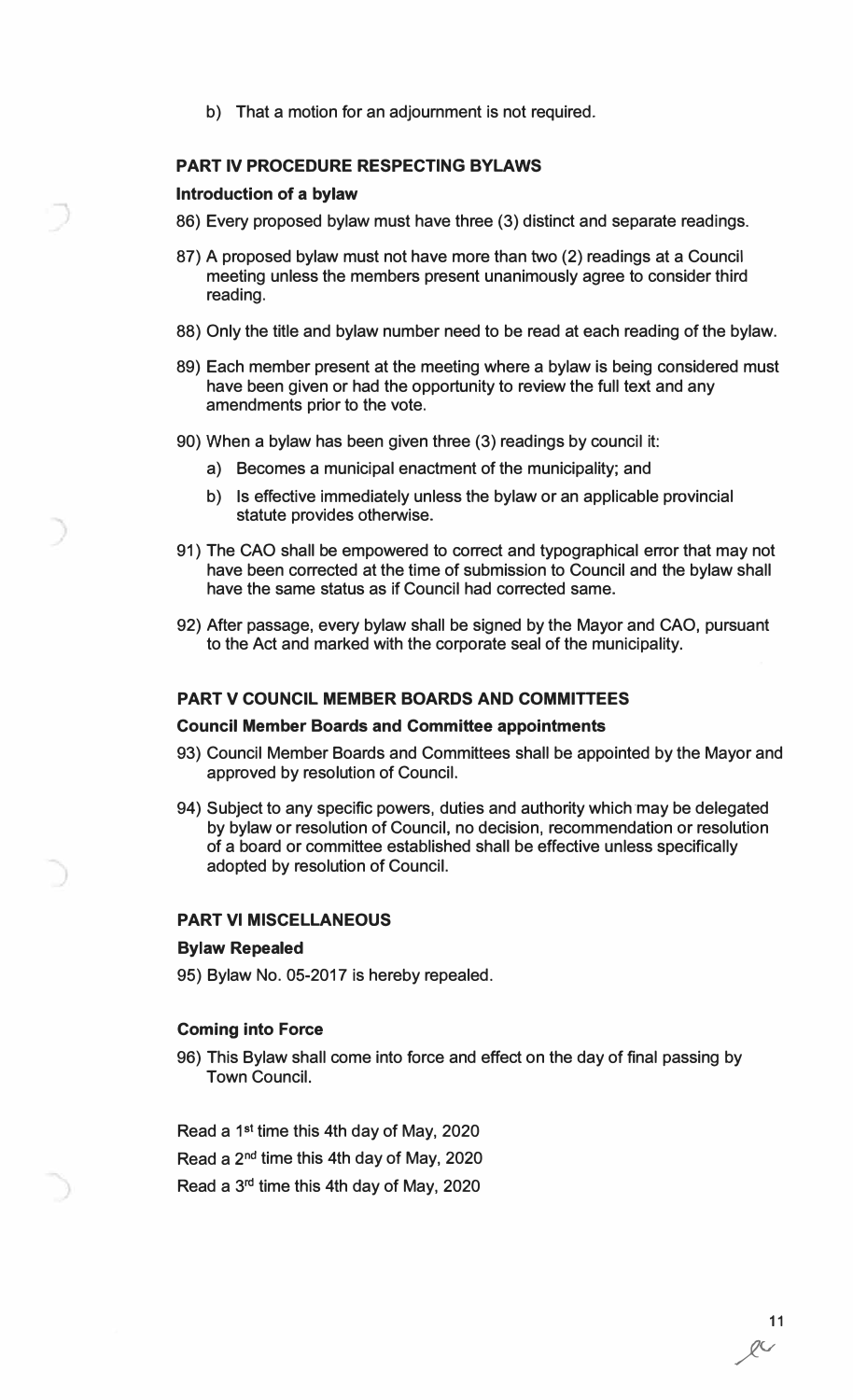

Mayor

**gauge Bauge**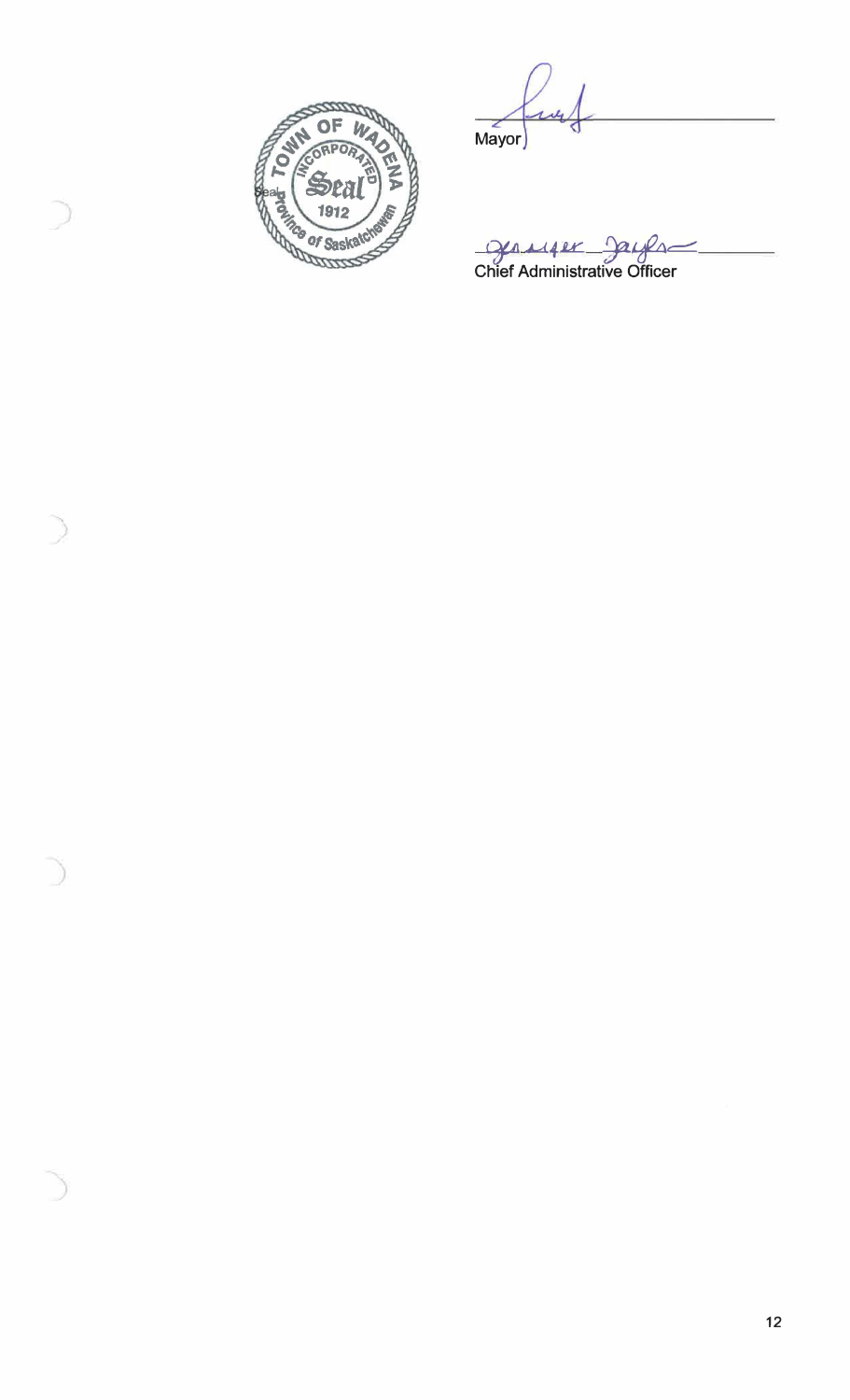# **SCHEDULE "A"**

### List of Exemptions in Part Ill of *The Local Authority Freedom of Information and Protection of Privacy Act*

The following information is confidential and the proceedings of Council or any committee of Council may be held in-camera (closed meeting) for the purpose of obtaining or discussing such information:

- 1) Information obtained in confidence either implicitly or explicitly from another level of government or another local authority.
- 2) Information, the release of which could interfere or prejudice law enforcement or any lawful investigation or be injurious to the conduct of existing or anticipated legal proceedings.
- 3) A record that contains a draft bylaw or resolution.
- 4) In-camera (closed meeting) agendas or deliberations that include personal information.
- 5) Records that may contain:
	- a) advice, proposals, recommendations, analysis or policy options developed by or for a local authority;
	- b) consultations or deliberations involving officers or employees of the local authority;
	- c) positions, plans, procedures, criteria or instructions developed for contractual or other negotiations by or on behalf of the local authority;
	- d) plans that relate to the management of personnel or the administration of the local authority which have not been implemented; and
	- e) information including proposed plans, policies or projects that may reasonably expect to result in disclosure of a pending policy or budgetary decision.
- 6) A record which could reasonably be expected to disclose:
	- a) trade secrets;
	- b) proprietary information;
	- c) information obtained through research by an employee, the disclosure of which could be reasonably expected to deprive the employee of priority of publication;
	- d) information, the disclosure of which could reasonably be expected to interfere with contractual or other negotiations;
	- e) positions, plans, procedures, criteria or instructions developed for the purpose of contractual or other negotiations;
	- f) information, the disclosure of which could reasonably be expected to prejudice the economic interest of the local authority; and
	- g) information, the disclosure of which could reasonably be expected to result in an undue benefit or loss to a person.
- 7) Third party information that includes trade secrets of a third party or other information supplied in confidence to a local authority by a third party.
- 8) Records that contain information relating to testing or auditing procedures or details of specific tests to be given or audits to be conducted, the disclosure of which could reasonably be expected to prejudice the use or results of the tests or audits.
- 9) Any record, the disclosure of which could threaten the safety or physical or mental health of an individual.
- 10) Records that contain information that is subject to solicitor-client privilege.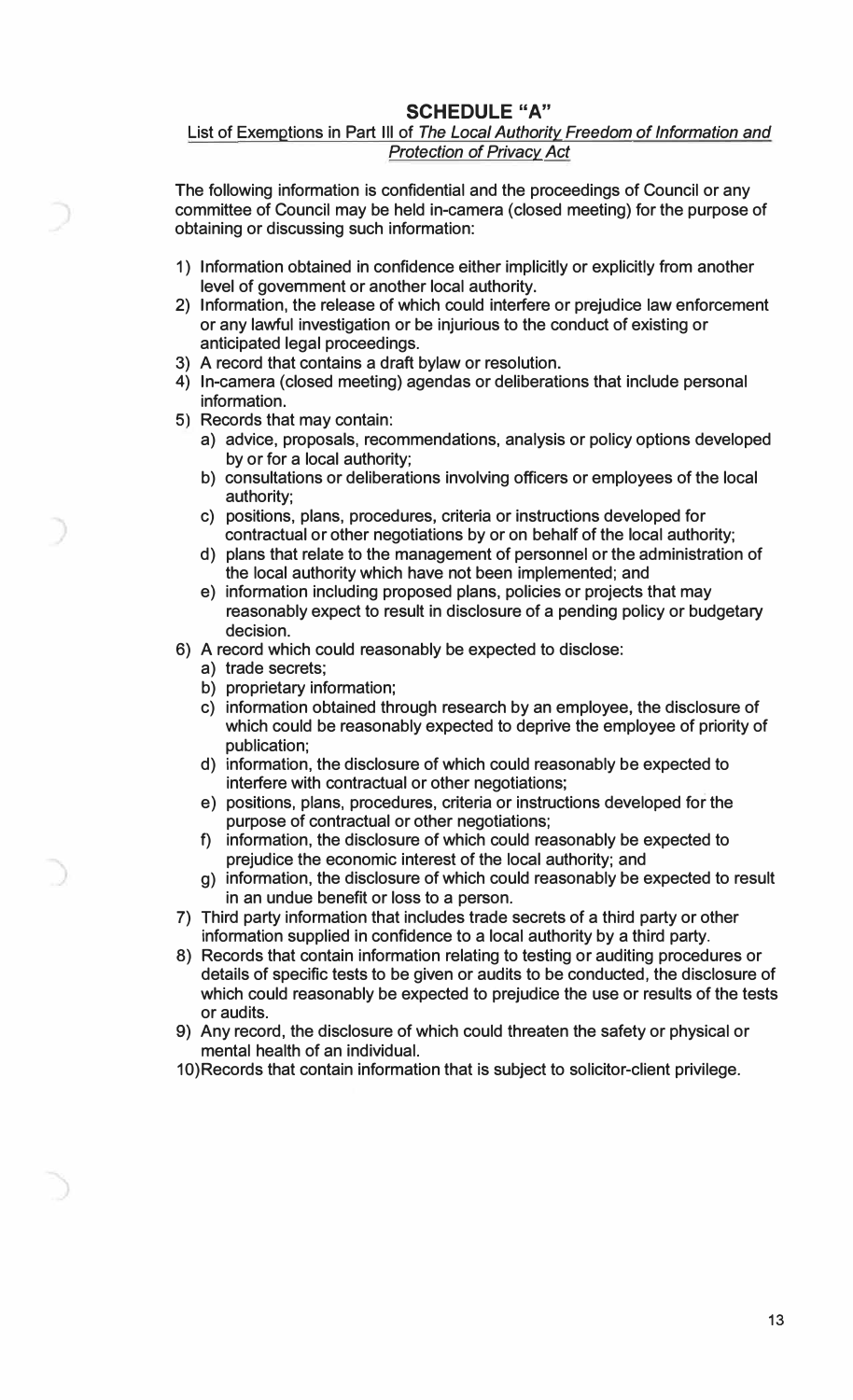### **SCHEDULE "B" Bylaw No. 2020-03**

# **Form 1 - Request for a Special Meeting**

| Date:                   |                                                                                                                                                                                  |  |
|-------------------------|----------------------------------------------------------------------------------------------------------------------------------------------------------------------------------|--|
| To:                     | , Chief Administrative Officer, Town of Wadena<br>the company of the company of the company of the company of the company of the company of the company of the company           |  |
|                         | Pursuant to Section 123 of The Municipalities Act, I / we hereby request you to call a<br>special meeting of the Council of the Town of Wadena to discuss the following matters: |  |
| 1                       | the contract of the contract of the contract of the contract of the contract of the contract of the contract of                                                                  |  |
| $\overline{2}$          |                                                                                                                                                                                  |  |
| 3                       |                                                                                                                                                                                  |  |
| 4                       |                                                                                                                                                                                  |  |
| <b>Meeting Details:</b> |                                                                                                                                                                                  |  |
| Location:               | <u> 1989 - Johann John Stone, mars et al. (</u>                                                                                                                                  |  |
| Date:                   |                                                                                                                                                                                  |  |
| Time:                   | <u> 1980 - Antonio Alemania, presidente de la contenta de la contenta de la contenta de la contenta de la content</u>                                                            |  |
|                         |                                                                                                                                                                                  |  |
| <b>SIGNED:</b>          |                                                                                                                                                                                  |  |
| Name:                   |                                                                                                                                                                                  |  |
| Name:                   | the contract of the contract of the contract of the contract of the contract of                                                                                                  |  |
| Name:                   | the contract of the contract of the contract of the contract of the contract of the contract of                                                                                  |  |
| Name:                   |                                                                                                                                                                                  |  |
| Name:                   |                                                                                                                                                                                  |  |
| Name:                   |                                                                                                                                                                                  |  |
| FOR OFFICE USE ONLY     |                                                                                                                                                                                  |  |

D Members provided notice pursuant to subsection 123 of *The Municipalities Act.*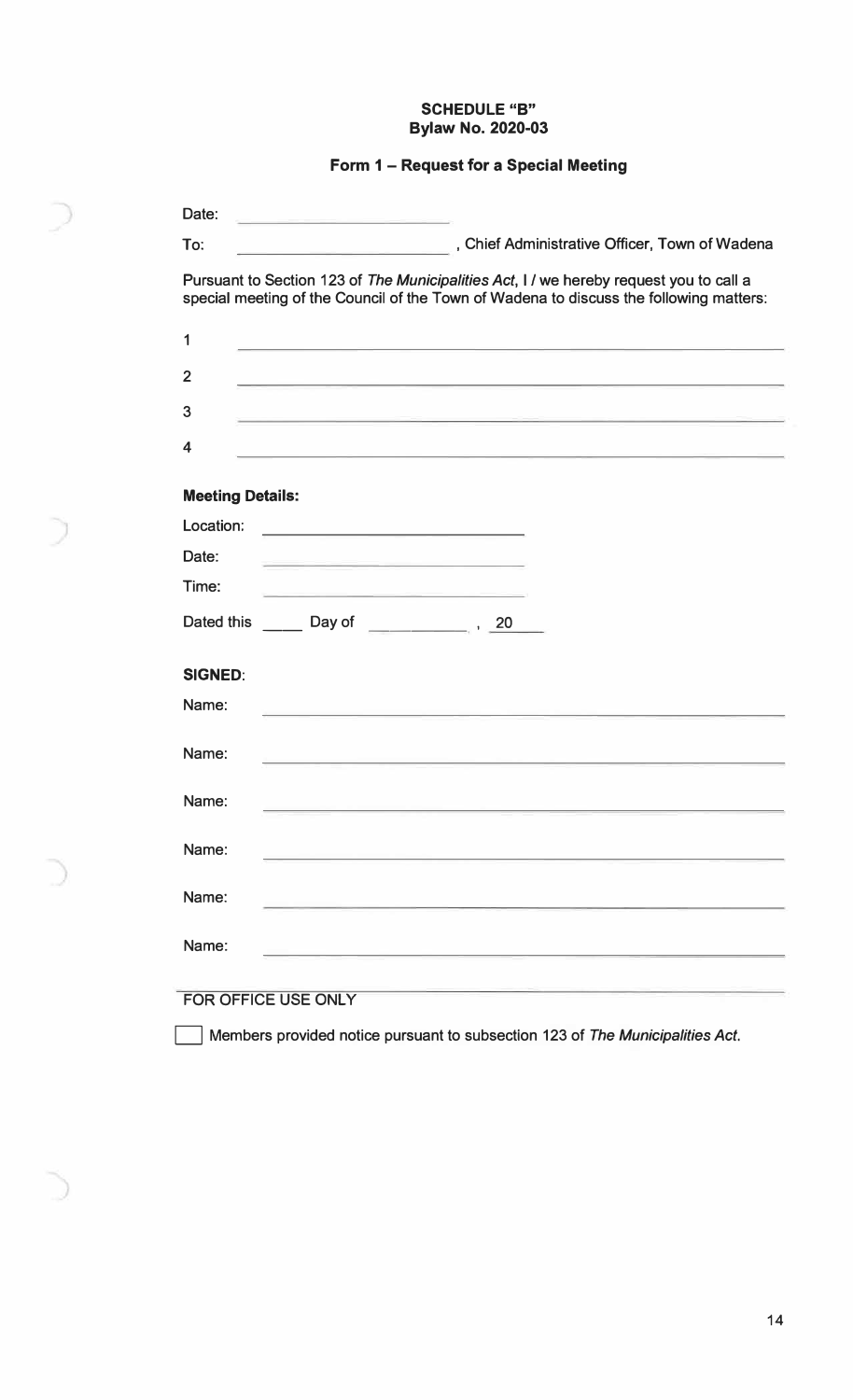# **Form 2 - Request for Method of Providing Notice**

D

| Date:<br><u> De Santa Carlos de Santa Carlos de Santa Carlos de Santa Carlos de Santa Carlos de Santa Carlos de Santa Carlos de Santa Carlos de Santa Carlos de Santa Carlos de Santa Carlos de Santa Carlos de Santa Carlos de Santa Car</u> |                                                                                            |
|-----------------------------------------------------------------------------------------------------------------------------------------------------------------------------------------------------------------------------------------------|--------------------------------------------------------------------------------------------|
| To:                                                                                                                                                                                                                                           | Chief Administrative Officer, Town of Wadena                                               |
| council Member<br>From:                                                                                                                                                                                                                       |                                                                                            |
| or committee meetings be provided to me by the alternate means:                                                                                                                                                                               | Pursuant to Section 123 of The Municipalities Act, I / we hereby request notice of council |
| Check one of the following:                                                                                                                                                                                                                   |                                                                                            |
| By regular mail at PO Box                                                                                                                                                                                                                     | Wadena SK S0A 4J0<br>Post Office Box #                                                     |
| By telephone or voice mail at                                                                                                                                                                                                                 | <b>Phone Number</b>                                                                        |
| By facsimile at                                                                                                                                                                                                                               | Facsimile Number                                                                           |
| By email at <u>examed and Email Address</u>                                                                                                                                                                                                   |                                                                                            |
| revoked by me in writing.                                                                                                                                                                                                                     | This request remains in force until the end of my current term of office unless sooner     |
| Dated this example and Day of the contract of the contract of the contract of the contract of the Day of                                                                                                                                      |                                                                                            |
|                                                                                                                                                                                                                                               |                                                                                            |
| <b>Signature of Member</b>                                                                                                                                                                                                                    |                                                                                            |